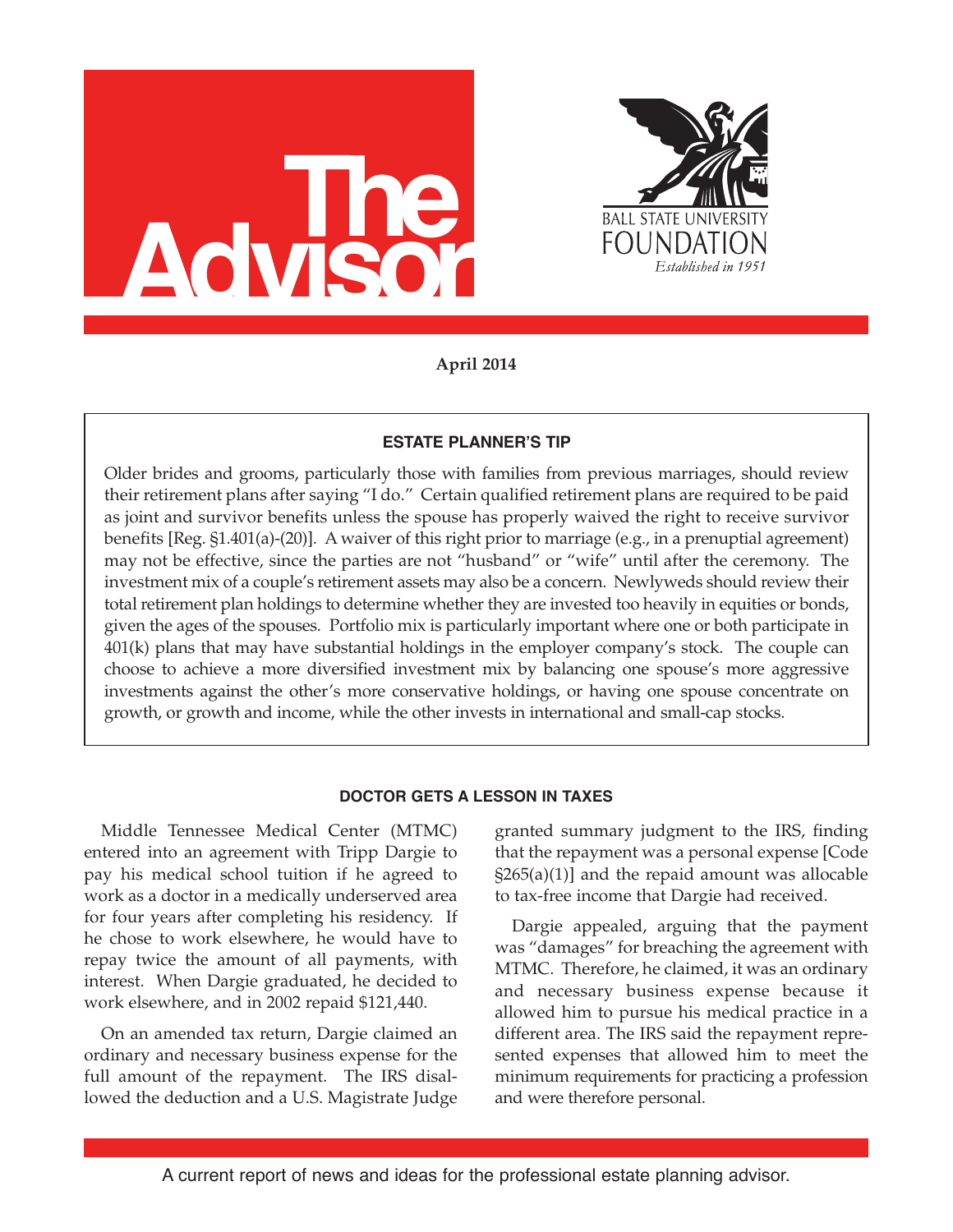The U.S. Court of Appeals (6th Cir.) noted that under Code §162(a), five elements must be met to qualify as an ordinary and necessary business expense. One of these is that the expense must arise in connection with or proximately result from a trade or business. The issue, said the court, was the circumstances under which Dargie *received* the money, not the circumstances under which he repaid it. MTMC paid for his education, which is specifically categorized as non-deductible [Reg.  $\S1.162-5(b)(2)$ ], so he is not entitled to the deduction, the court ruled (*Dargie v. U.S.*, 2014-1 USTC ¶50,168).

## **stiLL tiMe to taKe aDVantaGe**

Portability, which allows a surviving spouse to claim the deceased spousal unused exclusion (DSUE)  $[Code §2010(c)(5)(A)]$ , is a relatively new addition to the estate planning arsenal. Some surviving spouses who might have benefitted from making an election missed the deadline. In a new revenue procedure, the IRS has set out a simplified procedure for requesting an extension of time to file (Rev. Proc. 2014-18).

A portability election must be made on a

### **PHiLantHroPY PUZZLer**

Martha's will provided for the creation of a charitable remainder trust, to be funded with her valuable salt-and-pepper shaker collection. Martha's grandson is the income beneficiary. Karen, Martha's daughter, had hoped to inherit the collection and was disappointed to hear that the shakers were passing to the trust. She asked the trustee if he would sell the shakers to her, but the trustee was concerned that the sale of trust assets to Karen, a disqualified person, would be an act of self-dealing [Reg. §53.4941(d)-2(a)(1)]. Is there another way for Karen to acquire the collection?

timely filed Form 706 – generally nine months after the date of death. The return must show a computation of the DSUE amount. Some surviving spouses failed to make the election because the deceased spouse's estate was below the amount sheltered from estate tax and the survivor was unaware that a return would need to be filed, even if no tax was due.

The simplified procedure for an extension to make the election is available for surviving spouses of U.S. citizens or residents who died after December 31, 2010, and before December 31, 2013. The deceased spouse's estate must not have been required to file an estate tax return under Code §6018(a), and a return was not filed within the time prescribed by Temporary Reg. 20.2010-2T(a)(1). Eligible surviving spouses must file a properly prepared Form 706 by December 31, 2014 and write across the top "Filed pursuant to Rev. Proc. 2014-18 to elect portability under  $$2010(c)(5)(A).''$ 

### **taxPaYer Loses interest**

Boyd Black owned a whole life insurance policy that allowed him to borrow up to the cash value. The policy provided that it would terminate if the debt were to equal or exceed the cash value.

In 2009, the policy was terminated. At the time, the combined loan principal and interest was \$196,230 and Black's investment in the contract was \$86,663. The insurance company sent him a Form 1099-R reflecting these amounts. Black included only \$16,885 on his return – the difference between his investment in the contract and his loans of \$103,548. He did not include the interest amounts.

The Tax Court said that interest on the loans was properly treated as part of the principal of the indebtedness, and is includible in determining gross income when a policy is terminated. Black argued that the termination of the policy was a discharge of indebtedness, but the court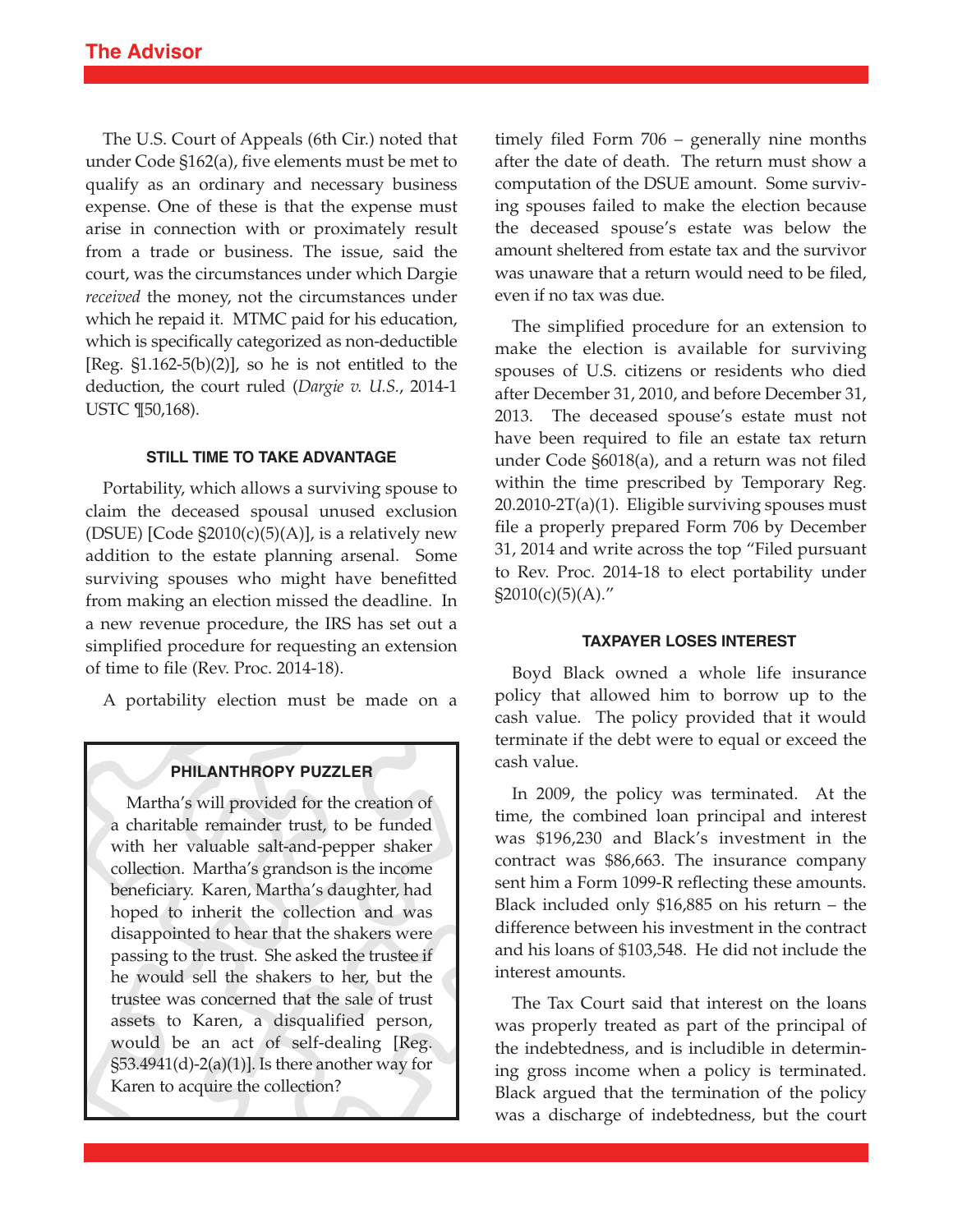found that the loans were not discharged, but rather extinguished when the insurance company applied the cash value of the insurance policy toward the debt owed. The policy was the sole collateral from which the insurance company could seek repayment. Black was liable for the added tax and an accuracy-related penalty [Code §§6662(a) and (d)] (*Black v. Comm'r.*, T.C. Memo. 2014-27).

### **"trUst Us" isn't enoUGH For tax coUrt**

William and Jana Cor claimed a charitable deduction of \$14,657 on their 2010 income tax return, all of which was disallowed by the IRS. The couple produced written acknowledgments from charity for gifts totaling \$2,937, which the IRS then allowed. They offered an unsigned document to substantiate a gift of \$6,830, but the letter did not include the Cors' name, the address or tax identification number of the charity and did not include the mandatory language indicating whether the donee provided any goods or services in return for the donation, as required under Code §170(f)(8)(A). The Tax Court ruled that because the couple did not satisfy the substantiation requirements, they are not entitled to any deduction beyond what the IRS conceded (*Cor v. Comm'r*., T.C. Memo. 2013-240).

#### **a LittLe is JUst not enoUGH**

Ben Alli contributed a 34-unit apartment building to charity in 2008, claiming a \$499,000 charitable deduction. At the time of the gift, only six units were occupied, with the remainder in need of substantial repair work. The donee organization, which had secured a buyer prior to accepting the building, received only \$60,000 for the property. The IRS disallowed Alli's deduction, in part due to the lack of a qualified appraisal.

Reg.  $\S1.170A-13(c)(2)$  requires that a donor claiming a deduction for a noncash gift in excess of \$5,000 obtain a qualified appraisal. The appraisal must be made no earlier than 60 days prior to the date of the gift and no later than the due date of the

return. It must also contain specific information, including a description of the property, the physical condition of tangible property, the date of the gift, the credentials and tax identification number of the appraiser, a statement that the appraisal was done for income tax purposes and the method of valuing the property. If more than one appraisal is used, each must comply with the requirements.

Alli produced two appraisals. One, prepared in 1999, said the building has gross rental potential of about \$390,000. The second, prepared approximately five months before the date of the gift and intended to be an update of the earlier appraisal, concluded that with extensive renovations, the property would have a value of about \$530,000.

The Tax Court noted that neither appraisal was performed within two months prior to the gift and both suffered from "a number of material deficiencies." The donor argued that he had substantially complied with the appraisal requirements, but the court found "entire categories of information" missing. The court denied the deduction, noting that strict compliance cannot be excused where a substantive requirement of the appraisal requirements is not satisfied (*Alli v. Comm'r.*, T.C. Memo. 2014-15).

## **PUZZLer soLUtion**

Rather than buy the collection from the trustee, Karen should purchase the shakers from the executor of her mother's estate prior to funding the trust. Under Reg. §53.4941(d)-1(b)(3), Karen's purchase would not be self-dealing, provided (1) the executor has the power to sell estate assets, (2) the probate court approves the transaction, (3) the sale occurs before the estate is terminated for income tax purposes, (4) the estate receives at least a fair market price for the shakers and (5) the trust receives assets at least as liquid as those that it sells.